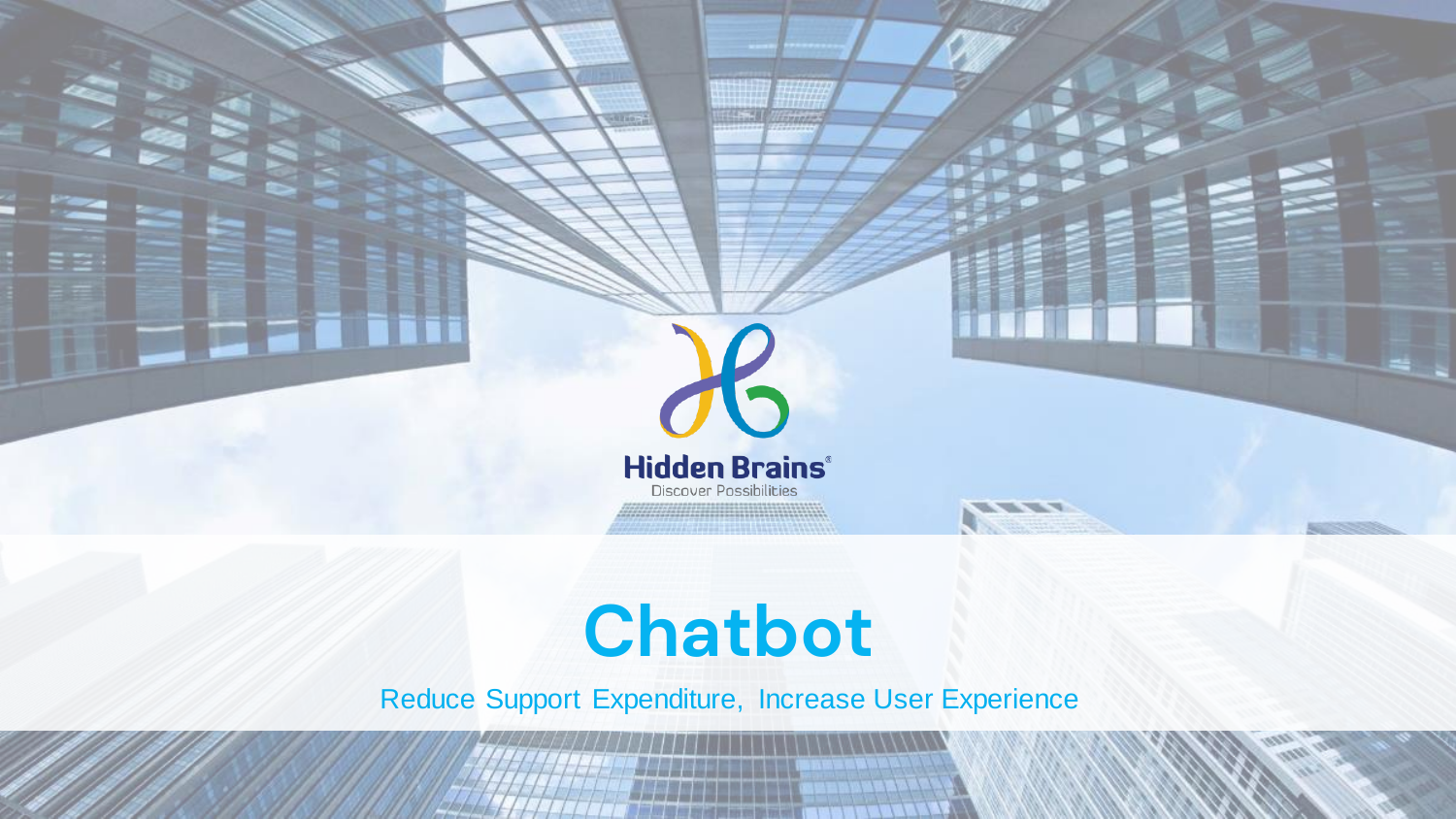

**ChatBot are trending everywhere at the moment and the demand for them is never going to run out soon. On the contrary, as the websites and mobile apps have become MUST, ChatBot for businesses will eventually become a Default inclusion**

**"**



**2**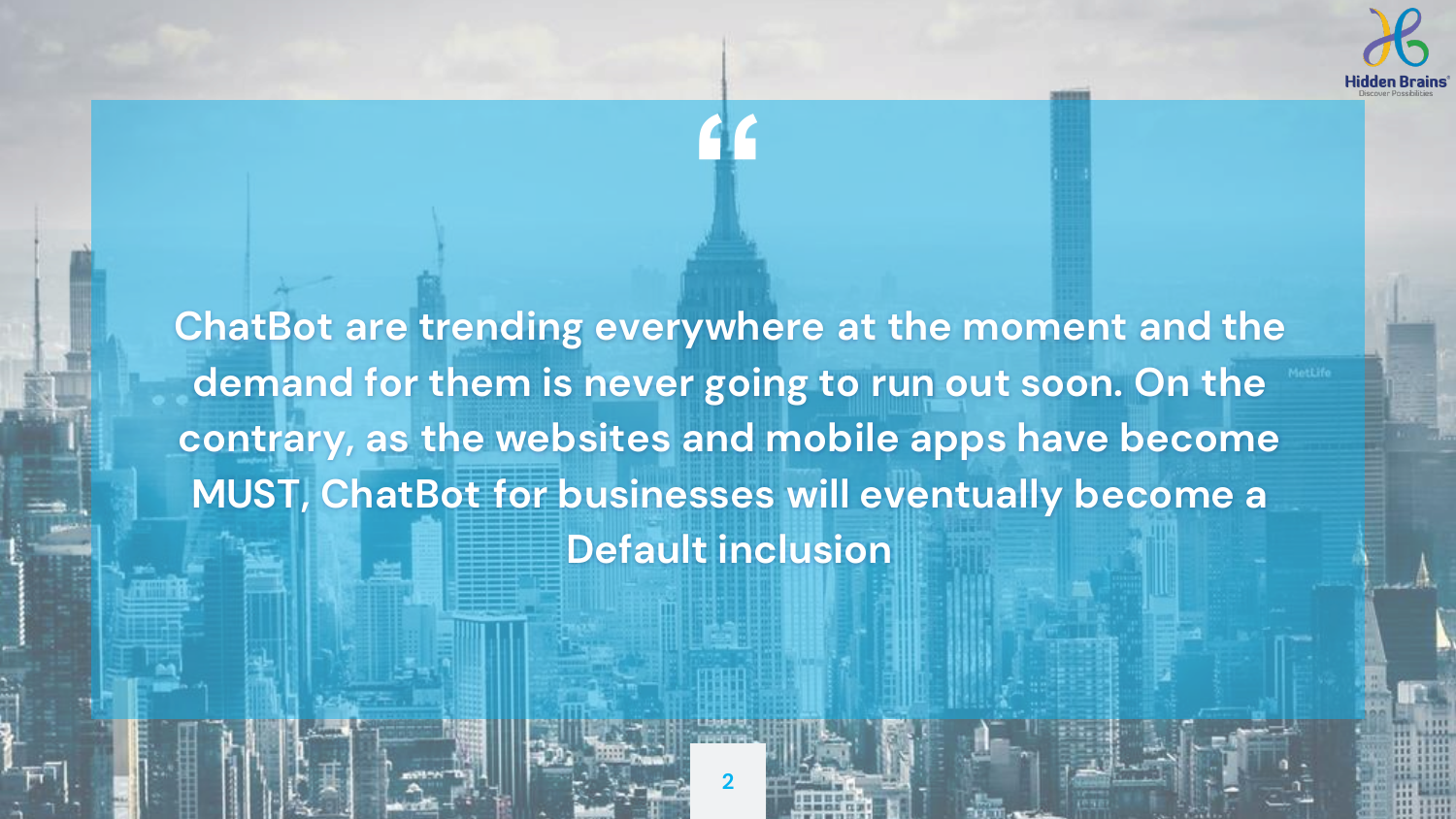No customer service representative wants to answer the same question a hundred times a day. No sales representative wants to talk to people who aren't going to buy. And if you're leading an organization, you can't afford to let either of those scenarios be the norm.



ChatBots (more affectionately known as virtual assistants) provide a solution to both of these problems. Their infinite capacity helps free up your employees and scale your organization's efforts. Whether you use chatbots for customer service, sales, or something else, their artificial intelligence ensures that your human resources are only used when they're needed, and that your organization communicates with the most people possible.

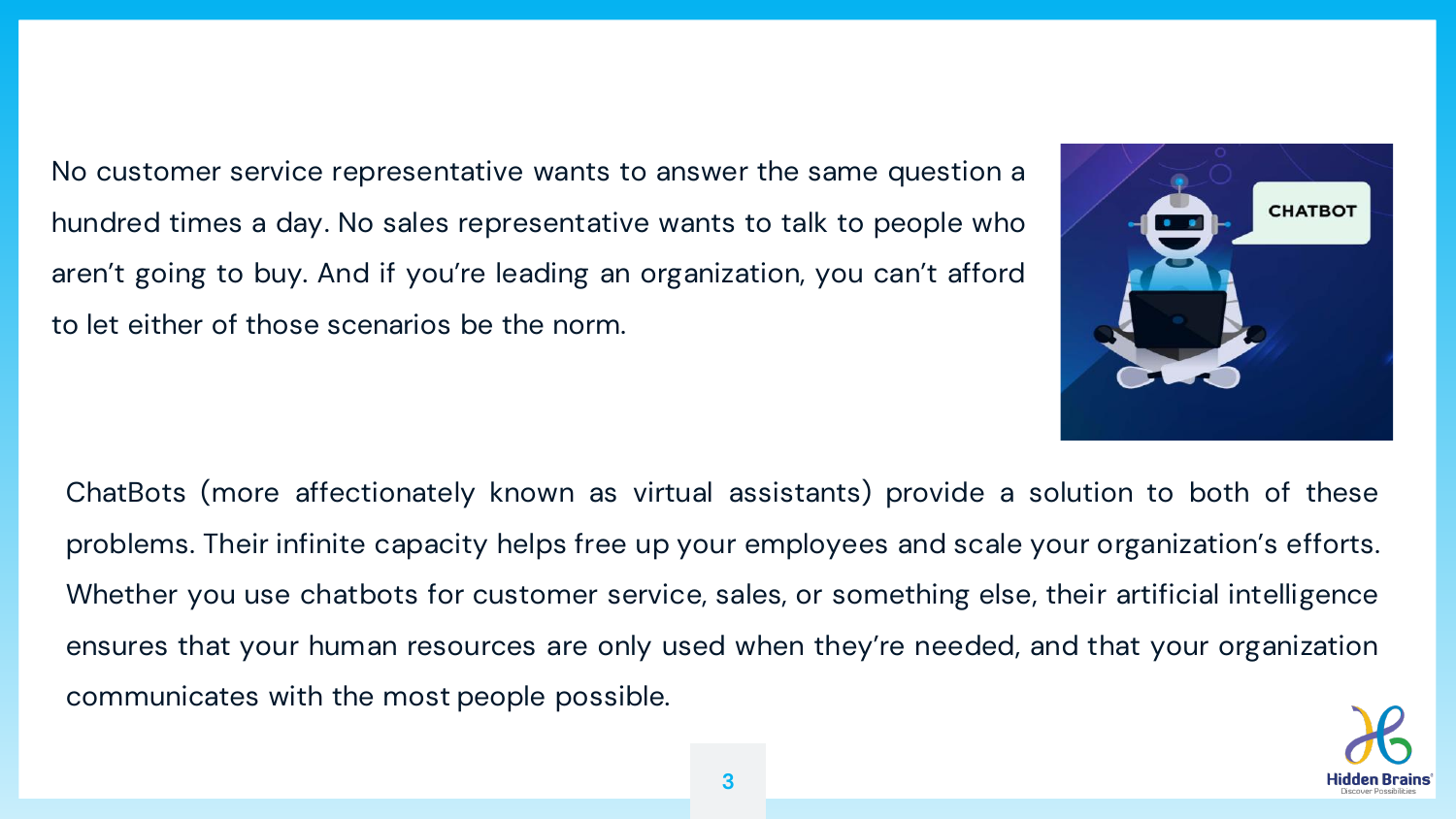

## **Boost the Sales for Online Store**

Business Need

- Being a technology savvy and customer service centric ecommerce store owner, our client came to us with a problem that is - getting bunch of customer complaints regarding delay in inquiry response due to lack of support staff.
- Through analytics found that on average, 70% of his online shopping carts are discarded.
- Delighting customer with quick response on their queries, ChatBot should also assist them in their shopping, guiding towards the checkout process like a real friend; simply going to help him to boost his overall sales with loyal customers.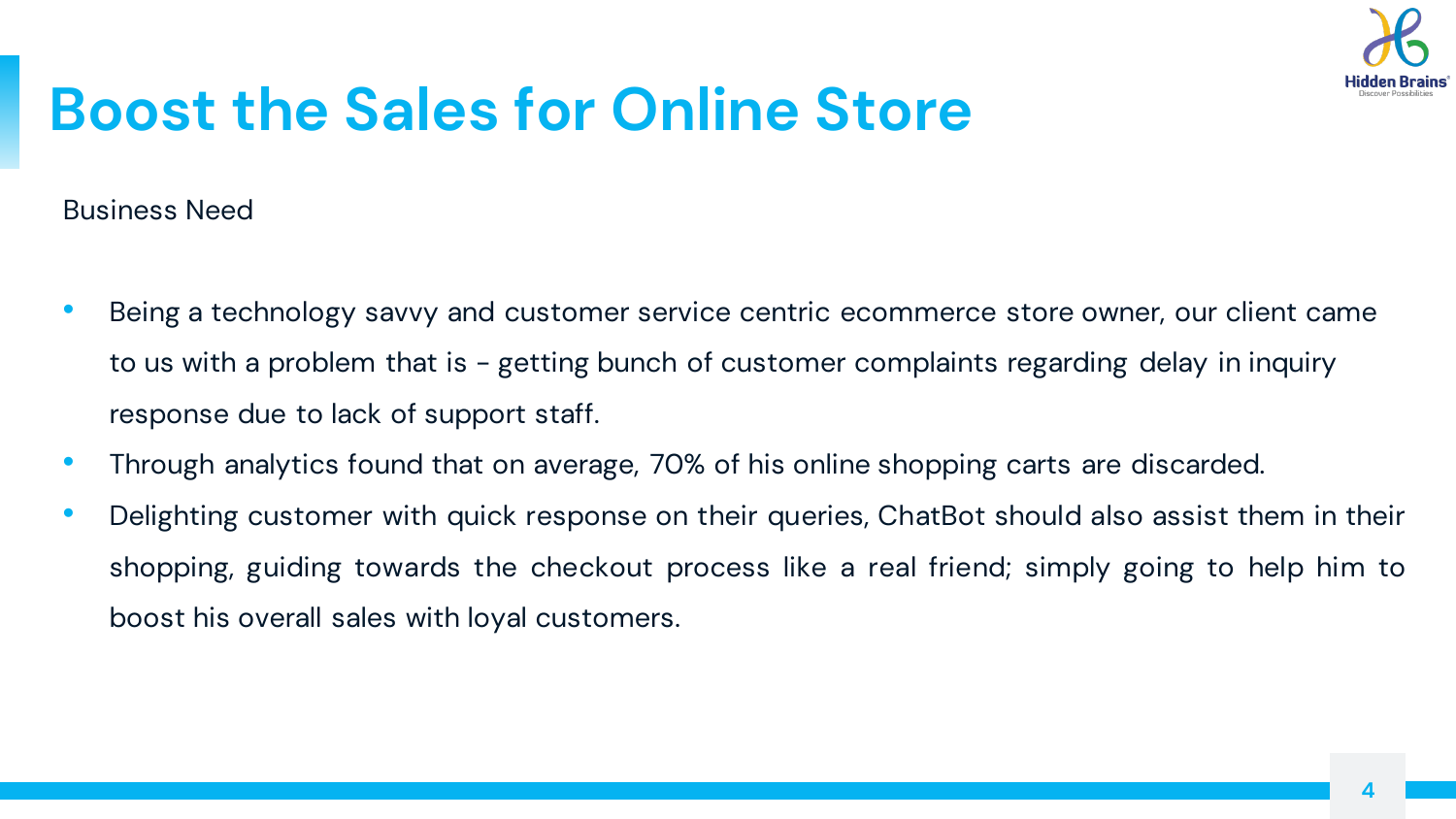

### **Boost the Sales for Online Store**

Hidden Brains Achieved Need

- We started to implement chatbot for our client's e commerce web store's generic queries by utilizing wit.ai framework for Natural Language Processing, set the work-flow and train the Bot by adding records in its database.
- Rather than making customer search on our website, wait for the page to load, then apply filters and hope to find their perfect product, using chatbot we simply send a quick message about what exactly they're looking for with a carousel of products. With direct option to make their purchases through the bot. No need to go through a complex process with multiple steps that would leave them frustrated and tempted to actually abandon their cart.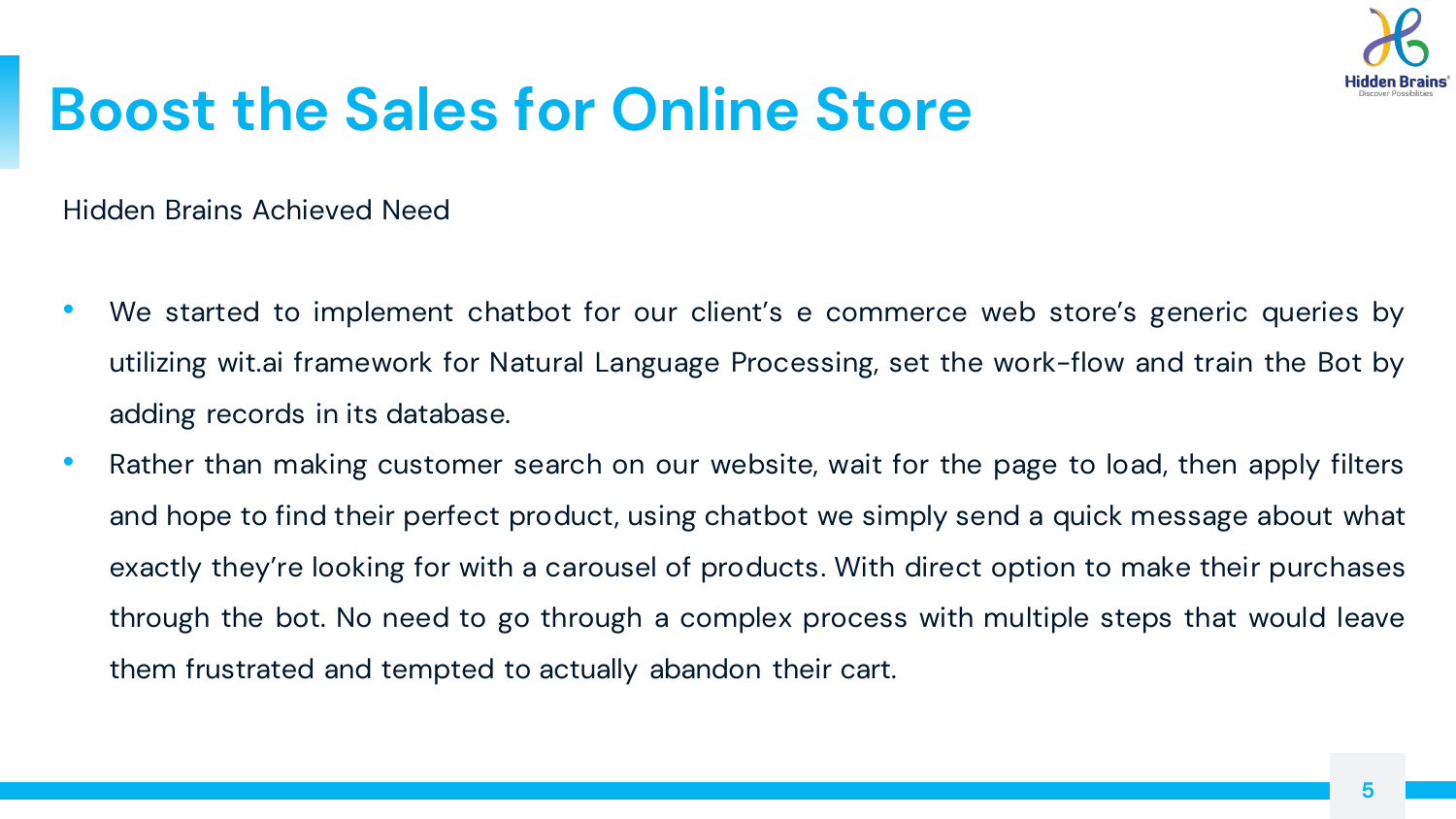

## **Boost the Sales for Online Store**

Hidden Brains Achieved Need

- Using Facebook Messenger chatbot, we send users reminders about their shopping carts that they left idle or abandoned, offering limited-time discounts.
- As we said, customers want to be attended to within 5 minutes. They'd have to wait for an average of 11 minutes to speak to an actual human when they call companies. But with chatbots, they're only waiting for about 45 seconds, quite an improvement.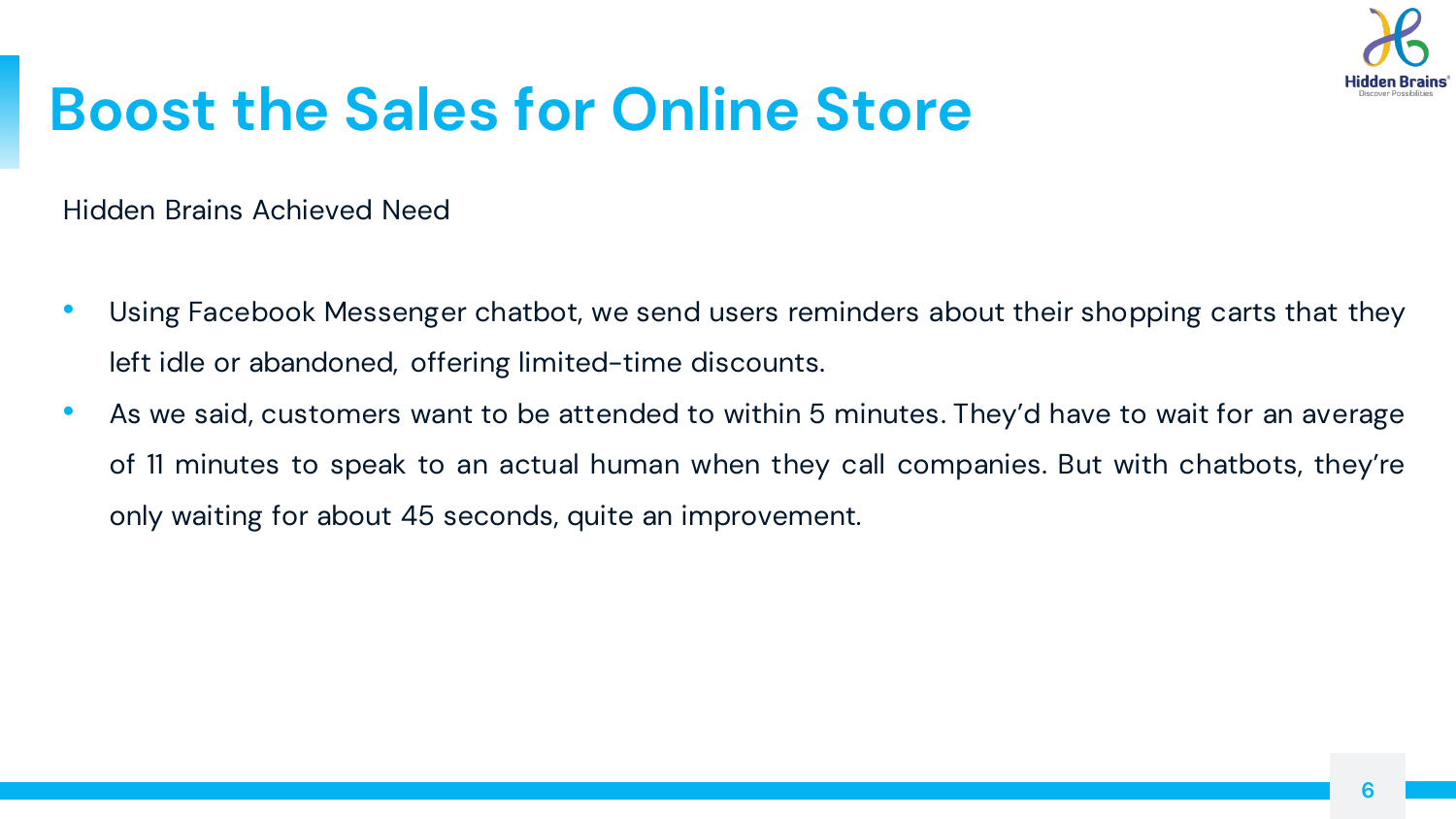

## **Product Guide**

Business Need

- Product owner has already successful product in market with booming ongoing sells & annual revenue, feels the necessity of customer support for the product information, configuration specification; with minimal human resource cost.
- Product guide is already published on website along with separate PDF files, but people don't prefer to read all those lengthy content. Hence with emerging technology in the market - ChatBot, came to Hidden Brains to sustain his need.